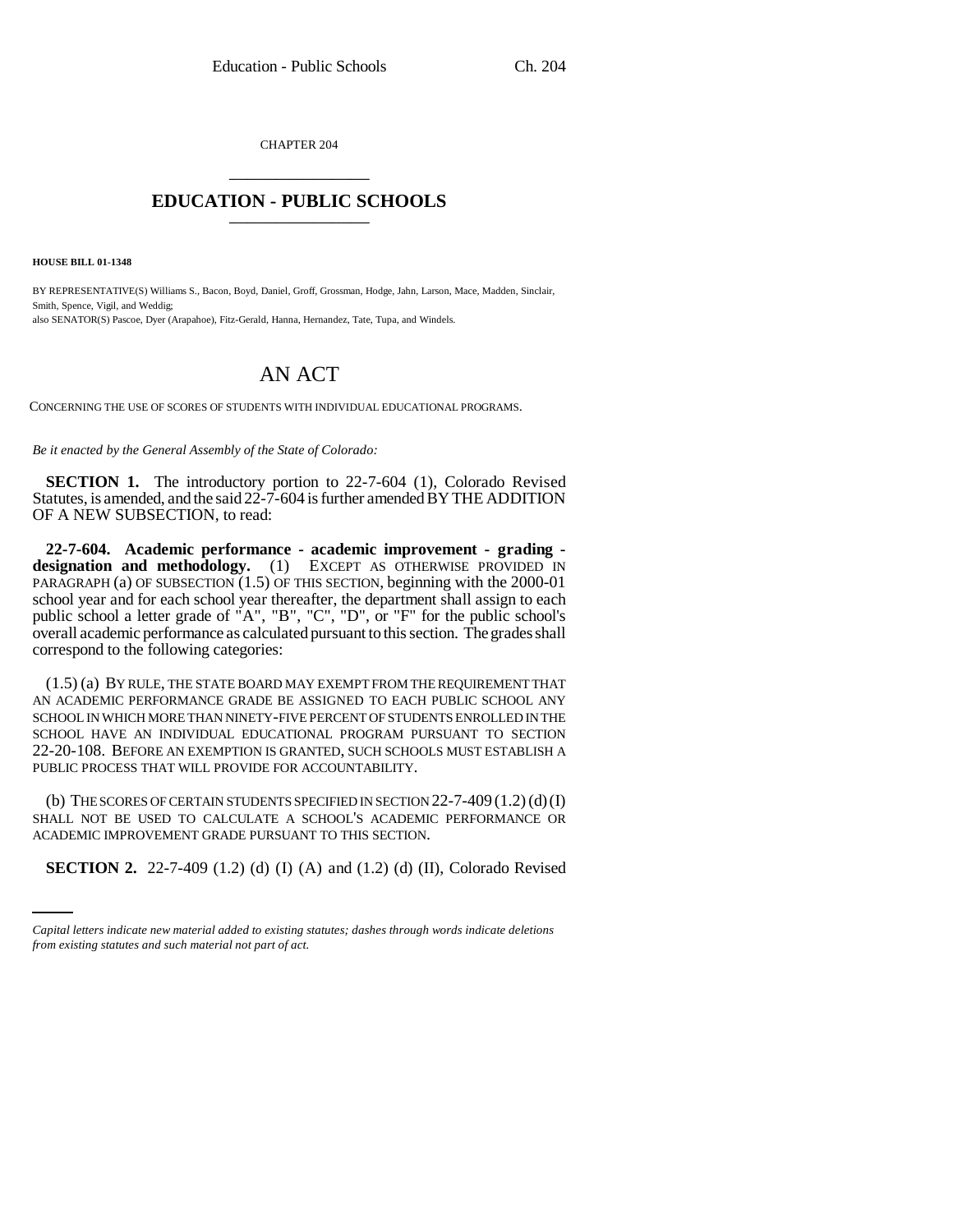Statutes, are amended to read:

**22-7-409. Assessments - repeal.** (1.2) (d) (I) Every student enrolled in a public school shall be required to take the assessments administered pursuant to subsection (1) of this section; except that the students described in sub-subparagraph (A) of this subparagraph (I) shall be required only to take the assessments required by said sub-subparagraph. However, the scores of the following students shall not be used by the state for purposes of calculating school academic performance grades pursuant to section 22-7-604 or for accreditation pursuant to article 11 of this title:

(A) Any student who is eligible for the state's alternative ALTERNATE assessment for students with disabilities as stated in, ALSO KNOWN AS THE "CSAP-A", OR OTHER ASSESSMENT APPROVED BY RULE BY THE BOARD ACCORDING TO THE ANNUAL REVIEW OF the student's individual education EDUCATIONAL program pursuant to section 22-20-108; except that the results of any alternative CSAP-A OR OTHER APPROVED assessment shall be reported to the department AND AGGREGATED SEPARATELY FOR EACH SCHOOL.

(II) Any student with a disability who is not eligible for the state's alternative CSAP-A OR OTHER APPROVED assessment but who has an individual educational program pursuant to section 22-20-108 shall be assessed in each CSAP area at the appropriate grade level IN WHICH THE STUDENT IS ENROLLED. as determined by the student's individual educational program. To the extent applicable for the public school's school level, as defined in section 22-7-602, the scores of assessments administered pursuant to this subparagraph (II) shall be used at the grade level specified in the student's individual education plan for purposes of calculating academic performance and improvement grades pursuant to section 22-7-604 and for accreditation pursuant to article 11 of this title.

**SECTION 3.** 22-7-605 (7) (d) (V), Colorado Revised Statutes, is amended to read:

**22-7-605. School report cards - format.** (7) **Student performance.** (d) (V) Immediately underneath the table and chart described in this paragraph (d), the report card shall contain the following explanation in a small point size: "Each school in the state received a letter grade, A, B, C, D, or F, for student academic performance in school year [year]-[year] using the CSAP results printed above. Every student in this school who took these tests was included in the calculation used to assign a letter grade, except for students who do not speak English, whose special needs require that they spend less than 45% of their time in a regular classroom OR WHO ARE ELIGIBLE FOR THE STATE ALTERNATE ASSESSMENT FOR STUDENTS WITH DISABILITIES, or who enrolled in the Colorado public school system after October 1 of this school year. THE PERCENTAGES OF STUDENTS WHOSE SCORES WERE INCLUDED IN THE CALCULATION OR WERE NOT INCLUDED IN EACH OF THE THREE CATEGORIES IS SHOWN ON THE ABOVE CHART. Your school's grade was determined by the percentage of students performing in each of the Advanced, Proficient, Partially Proficient, and Unsatisfactory levels. These percentages were weighted and combined across grade levels and academic areas. performance at the Advanced and Proficient levels over performance at the Partially Proficient and Unsatisfactory levels. The letter grades were assigned after calculating the weighted total for each academic area and grade level for each school